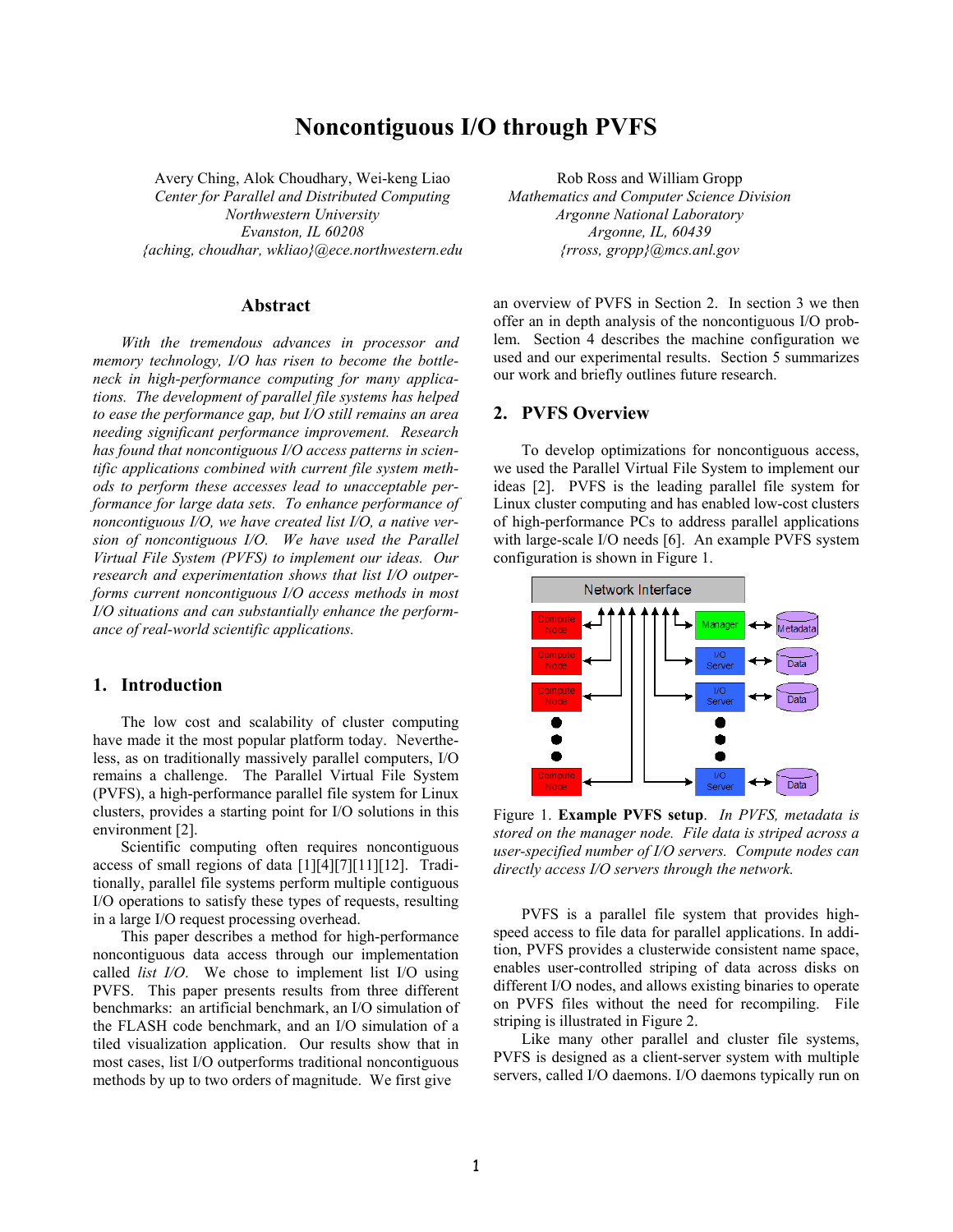separate nodes in the cluster, called I/O nodes that have disks attached to them. PVFS is built on the local file system, which allows the Linux buffer cache to reduce the cost of individual local disk operations on the I/O servers. Each PVFS file is striped across the disks on the I/O nodes. Application processes interact with PVFS via a client library or by mounting the file system.

<span id="page-1-1"></span>

Figure 2. **Example file striping in PVFS***. Files in PVFS can be striped according to user parameters that define the beginning I/O node, the number of I/O nodes to use, and the stripe size for data.*

PVFS also has a manager daemon that handles only metadata operations such as file permissions, file size, striping size, striped data location on disks, etc. When application processes (clients) open a PVFS file, the PVFS manager informs them of the locations of the I/O daemons directly. The manager does not participate in read/write operations; the client library and the I/O daemons handle all file I/O without the manager's intervention. This approach helps to minimize the impact of this potential bottleneck. The clients, I/O daemons, and the manager need not be run on different machines. However, running them on different machines will probably result in higher performance [\[6\].](#page-9-6) PVFS also supports MPI-I/O, the I/O chapter of the Message Passing Interface (MPI) 2 standard, through use of ROMIO [\[12\].](#page-9-5)

By default, users must make multiple requests of PVFS in order to obtain noncontiguous data, one request per contiguous region. Thus, the number of contiguous I/O calls increases linearly with the number of contiguous regions in the noncontiguous request. We desire to create support in the file system for optimized noncontiguous access that significantly reduces the number of I/O requests.

# <span id="page-1-0"></span>**3. Noncontiguous Data Access**

Noncontiguous data access is an access that works on data that is not adjacent within file, memory, or both. The various types of noncontiguous data access are shown in [Figure 3.](#page-1-2) One example of contiguous data in memory and noncontiguous data in file is an application that stores a two-dimensional array in a file, and then later desires to read the one element from each column into a contiguous memory buffer.

The more interesting of the noncontiguous data access patterns are the ones where the file data is noncontiguous. In order to optimize access when the file data is contiguous, a memory operation can buffer the access so that data movement is executed in memory and only one file read/write request is necessary. When the file is noncontiguous, buffering alone is not adequate. Other methods must be used to perform a noncontiguous data access when the file data is noncontiguous.

<span id="page-1-2"></span>

Figure 3. **Possible noncontiguous data accesses.** *This figure shows that noncontiguous data access can refer to noncontiguity in file, memory, or both.* 

Often, studies have concluded that scientific applications access many small noncontiguous regions of data from a file [\[1\]](#page-9-1)[\[4\]](#page-9-2)[\[7\]](#page-9-3)[\[11\]](#page-9-4)[\[12\].](#page-9-5) If contiguous I/O requests must be used to perform these data accesses, large overhead resulting from multiple I/O requests will considerably hurt application run times. MPI-IO allows users to describe noncontiguous data access patterns but is limited in its ability to improve application performance if support for noncontiguous access is not present at the file system level.

Current solutions to the noncontiguous access pattern problem involve calling multiple independent I/O requests or using "data sieving" I/O techniques to take advantage of the high transfer rate of larger disk operations [\[13\].](#page-9-7) In this section we describe these two solutions for noncontiguous data access as well as our list I/O solution implemented in PVFS.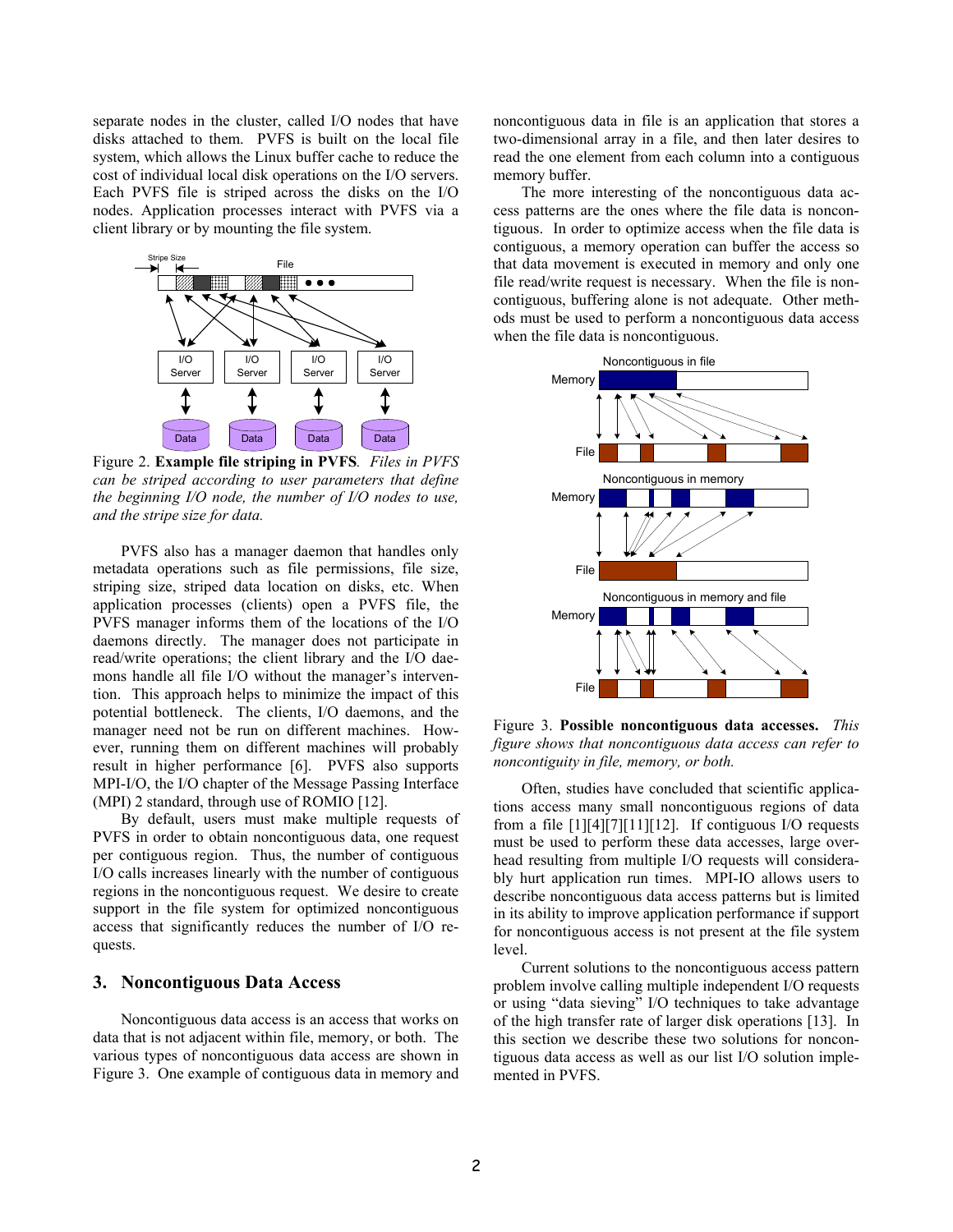# **[3.](#page-1-0)1 Multiple I/O**

The interface to most parallel file systems allows for access only to a contiguous file region in a single I/O operation. Making multiple I/O operations performs the required noncontiguous access, as shown in [Figure 4,](#page-2-0) but does so with a large cost of transmitting and processing I/O requests as well as many potential disk accesses (caching on the server side can alleviate this problem). We refer to this approach of handling noncontiguous access as *multiple I/O*. With thousands of compute nodes each making thousands of independent I/O operations, I/O servers must spend many of their CPU cycles processing new requests instead of delivering I/O to their clients. As clusters move to thousands or more processors, the I/O request problem grows worse.

## **[3.](#page-1-0)2 Data Sieving I/O**

Depending on the type of noncontiguous access pattern, "data sieving" may help to perform faster I/O in certain cases [\[13\].](#page-9-7) The data sieving approach handles noncontiguous access by moving a large region of data from file to a memory buffer, called the *data sieving buffer*, and performing the necessary data movement operations in memory at the client. An example use of data sieving is shown in [Figure 5](#page-2-1) where each I/O request covers several contiguous data regions. We chose to set the data sieving buffer at 32 MB for our testing purposes. For noncontiguous writes, using data sieving requires the file system to do a read-modify-write operation. A large section of data is read into the data sieving buffer, where the relevant regions are updated by write requests, and then the large contiguous section is written back to disk.

The advantage of using data sieving to perform noncontiguous data accesses is that multiple noncontiguous accesses can be described by a single I/O request. If the noncontiguous regions are nearby, the data sieving approach can eliminate many I/O requests. The data sieving approach can perform poorly, however, if the noncontiguous regions are far apart on disk. This access pattern will cause the single disk read to access a large amount of unused data that must move over the network. In general, using data sieving to perform noncontiguous I/O can benefit the user for noncontiguous access patterns that have relatively densely packed regions of desired data.

# **[3.](#page-1-0)3 List I/O**

PVFS has traditionally supported only contiguous requests for data. To address the performance problems inherent in the access patterns of scientific applications, we have added support for noncontiguous requests in PVFS. We desired a noncontiguous implementation that

would reduce I/O accesses independent of the actual location in file. Based on the interface proposed [\[12\],](#page-9-5) our implementation of noncontiguous data access, *list I/O*, would need support to describe any noncontiguous I/O pattern. The I/O servers would require support to process this request appropriately. The user would view the list I/O interface as follows:

```
pvfs read list(int mem list count,
     char *mem offsets[ ],
     char mem \bar{l}engths[ ],
     int file<sup>list</sup> count,
      int file_offsets[ ], 
      int file_lengths[ ])
```
<span id="page-2-0"></span>(and similarly for pvfs\_write\_list).



Figure 4. **Multiple I/O dataflow for noncontiguous I/O**. *In the multiple I/O approach, each noncontiguous data region requires a separate I/O request that the I/O servers must process.* 

<span id="page-2-1"></span>

Figure 5. **Data sieving I/O dataflow for noncontiguous I/O**. *Noncontiguous data regions can sometimes be combined to reduce the number of I/O requests.*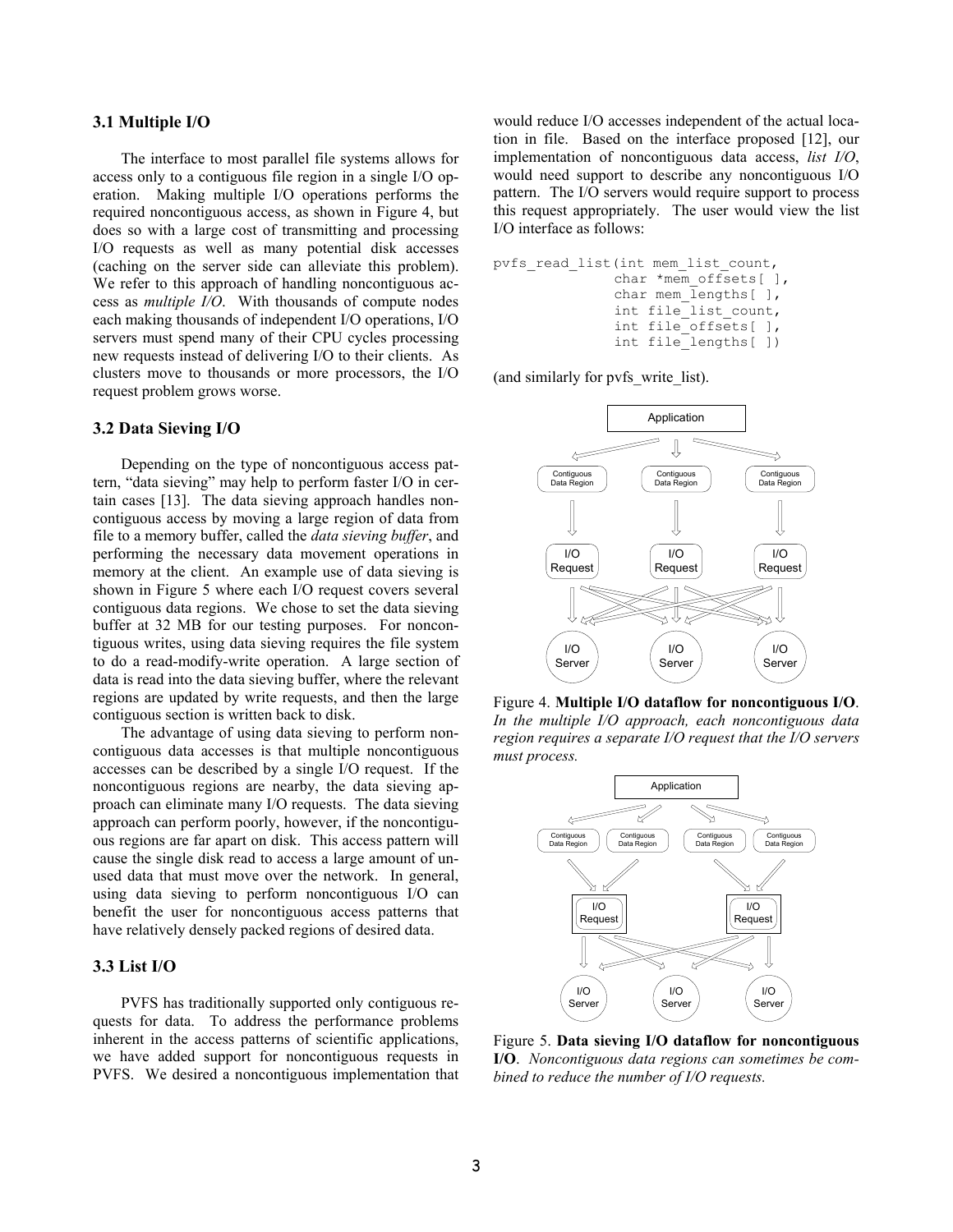*Mem\_list\_count* holds the total number of contiguous memory locations involved in the noncontiguous access. Similarly, *file list count* is the corresponding number of contiguous file locations. *Mem\_offsets* is an array that references the beginning of each memory region, and the *mem\_lengths* array matches each of these references with the corresponding memory lengths. *File\_offsets* and *file lengths* do the same for file regions.

PVFS clients make I/O requests through the PVFS library. These I/O requests contain information pertaining to a file (metadata, striping parameters) and can ask the I/O servers to perform operations such as read, write, open and close. In order for the I/O request to convey the description of noncontiguous data, we added another field to the I/O request structure to let the I/O servers know that a variable sized trailing data would follow the I/O request. This trailing data contains the file offsets and file lengths of the noncontiguous I/O request.

We modified the I/O server code to correctly process this routine by adding support to receive the trailing data and complete the I/O accesses. We have chosen to allow up to 64 contiguous file regions to be described in trailing data before another I/O request must be issued. Therefore, I/O requests that contain more file regions than the trailing data limit are broken up into several list I/O requests. This limit was chosen to allow the I/O request and trailing data to travel through the network in a single Ethernet packet (1500 bytes). This is a conservative limit that allows us to see how this approach might be used in a real system. [Figure 6](#page-3-1) illustrates the list I/O execution flow.

# **[3.](#page-1-0)4 Analysis of Different Approaches**

For multiple I/O and list I/O, disk accesses will vary if the memory regions align with the file regions. For data sieving I/O, the number of I/O requests is also dependent on the location of the physical data.

Multiple I/O has large disadvantages when compared with other noncontiguous access methods because of the large number of I/O requests generated by a single noncontiguous I/O operation. This approach leads to a huge overhead in transmitting and processing each request. The best access pattern for multiple I/O is one where there are only a few contiguous regions of data to be accessed in both memory and file.

Data sieving I/O can be a very efficient solution because of the low number of I/O requests for physically close noncontiguous data. The major disadvantage associated with data sieving I/O is the retrieval of useless accessed data that will have to flow over the network. Another slight drawback with data sieving is evident in the write cases, where read-modify-write must be used if the file region is noncontiguous. The ideal I/O pattern for showcasing data sieving I/O is one where there are many noncontiguous file regions and the gap between two successive regions is small.

<span id="page-3-1"></span>

 Figure 6. **List I/O dataflow for noncontiguous I/O**. *Noncontiguous data regions are described in a single I/O request.* 

List I/O reduces the number of I/O requests in a noncontiguous data access by describing multiple file regions in a single list I/O request. Except for the case when noncontiguous regions are close enough for data sieving benefits to overcome the advantages of list I/O, list I/O will perform better than data sieving I/O.

# <span id="page-3-0"></span>**4. Benchmark Overview and Results**

This section will describe the tools used to gauge the performance of the list I/O optimization. We discuss the machine configuration, benchmarks, parameters that were chosen, and the experimental results.

## **[4.](#page-3-0)1 Machine Configuration**

We obtained all performance results on the Chiba City cluster at Argonne National Laboratory [\[3\].](#page-9-8) The cluster was configured as follows at the time of our experiments. There were 256 nodes, each with two 500- MHz Pentium III processors, 512 Mbytes of RAM, a 9 Gbyte Quantum Atlas IV SCSI disk, a 100 Mbits/sec Intel EtherExpress Pro fast-ethernet network card operating in full-duplex mode, and a 64-bit Myrinet card (Revision 3). We used only the fast Ethernet for our testing purposes. These nodes are currently using Red Hat 7.1. The kernel version 2.4.9 was compiled for SMP use. We used vari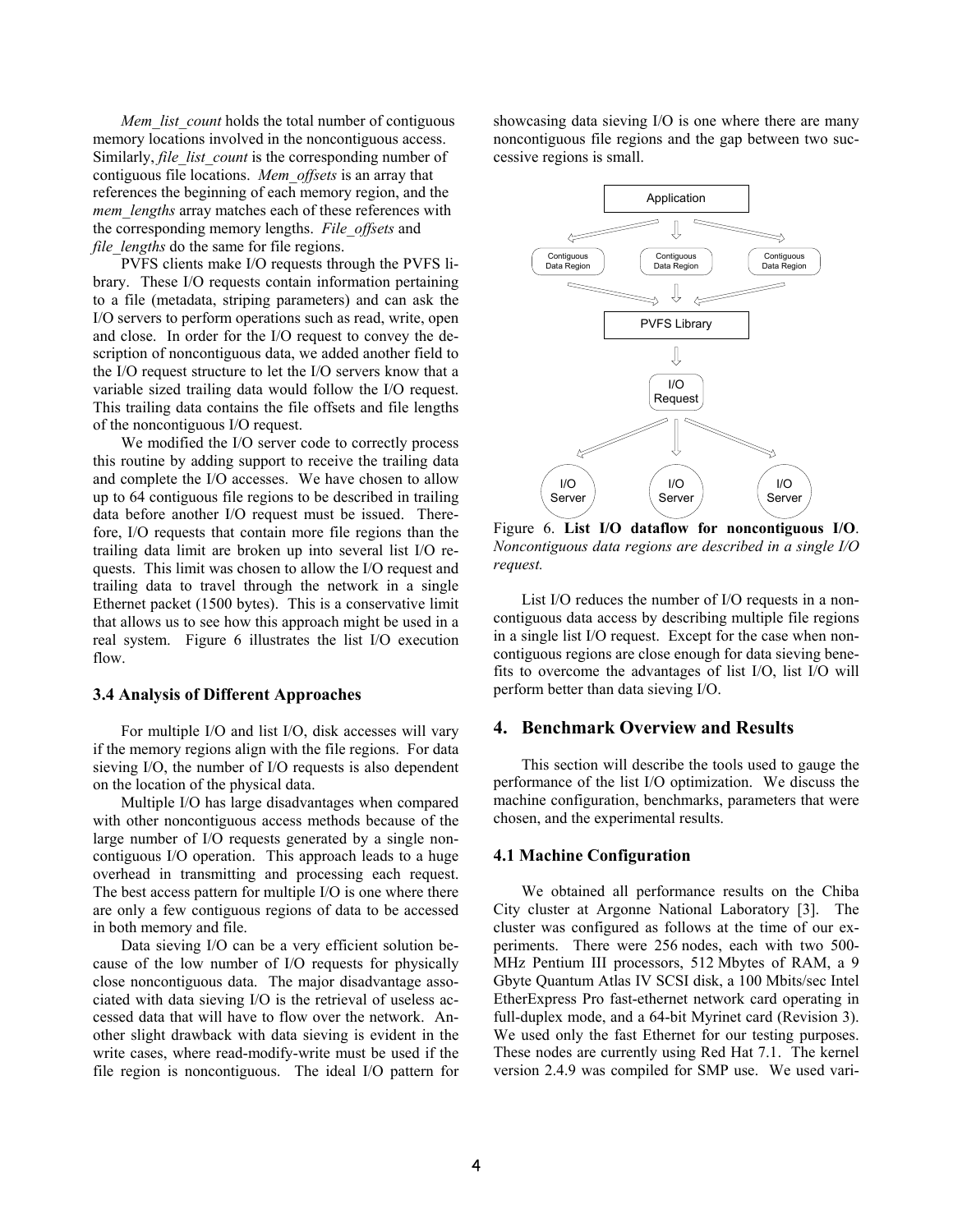ous compute nodes and 8 PVFS I/O nodes. One of the I/O nodes doubled as both a manager and an I/O server. For all of our tests we used the default stripe size of 16,384 bytes.

## **[4.](#page-3-0)2 Benchmarks**

Three types of benchmarks are presented in this paper: an artificial benchmark, a FLASH I/O astrophysics application, and a tiled visualization I/O application.

#### **[4.](#page-3-0)2.1 Artificial Benchmark**

We created an artificial benchmark in order to test the noncontiguous performance of parallel reads and writes. We set the aggregate data access at 1 GByte in order to access a meaningful amount of data and also to have a baseline comparison. We also kept the I/O nodes constant at 8, with one doubling as both a manager and an I/O daemon. The benchmark varies the number of clients, the number of accesses, and the data access pattern. The data access patterns used in the benchmark are the onedimensional cyclic and the two-dimensional block-block as shown in [Figure 7](#page-4-0) and [Figure 8,](#page-5-0) respectively. Increasing the number of accesses further fragments the data access, making it more noncontiguous while preserving the aggregate data size. Changing the number of clients also determines the fragmentation of data. More clients accessing the same amount of data means more noncontiguity. The parallel reads and writes were conducted three times, and the I/O request time was averaged over the three runs. Because of the large execution time of multiple I/O in the write cases, however, we ran those tests only once. We decided not to use data sieving I/O with the parallel writes since data sieving requires a readmodify-write and therefore requires synchronization in which only one processor can write at a time in order to ensure the written data will not encounter any race conditions.

**One-Dimensional Cyclic** - This access pattern is a variable-grained, interleaved access, where we merge data from many processes into a single file in a cycling manner. An example of an application that would use this type of access pattern is one in which there is a global two-dimensional array and each processor operates on a region of columns of the array, as shown in [Figure 7.](#page-4-0)

In these tests we vary the block size while maintaining a constant file size. Thus, a decrease in the block size increases the number of I/O requests for using multiple I/O. List I/O performance is expected to decrease as the accesses increase because of the need for additional requests, but not as rapidly as multiple I/O. Since the actual amount of data read is the same regardless of the number

of accesses, we expect data sieving I/O to perform in a near constant time throughout the range of accesses. Note that as we increase the number of clients, data sieving I/O will be reading more and more useless data because the fraction of desired data in the accessed region decreases.

<span id="page-4-0"></span>

Figure 7. **Example one-dimensional cyclic access.** *An entire file stores a two-dimensional array and each processor is in charge of an equal amount of columns. The file view is also flattened into one-dimension.*

**Block-Block -** This type of access has a data distribution where a two-dimensional global array is partitioned by creating a block for every processor and organizing the blocks as shown in [Figure 8.](#page-5-0) The tile application described later in section [4.](#page-3-0)4.1 uses an access pattern similar to this one.

#### **[4.2](#page-3-0).2 Artificial Benchmark Results**

For the one-dimensional cyclic access pattern, we expect linear results from both multiple I/O and list I/O since the number of I/O requests will increase linearly with the number of accesses. Data sieving should perform slightly better using the block-block access pattern due to the fact that the useful data is closer, which means accessing less impertinent data.

**One-Dimensional Cyclic Results** - [Figure 9](#page-5-1) shows that multiple I/O and list I/O scale linearly with the number of accesses. As we increase the number of accesses, the number of contiguous regions also increases, but the size of each contiguous region becomes smaller. Multiple I/O has to increase the number of I/O requests for a larger number of accesses. List I/O must also increase the number of I/O requests for a larger number of accesses, but at a slower rate than multiple I/O. Since list I/O can describe 64 file offsets and lengths in a single I/O request, list I/O will not be as affected as multiple I/O by a larger number of accesses.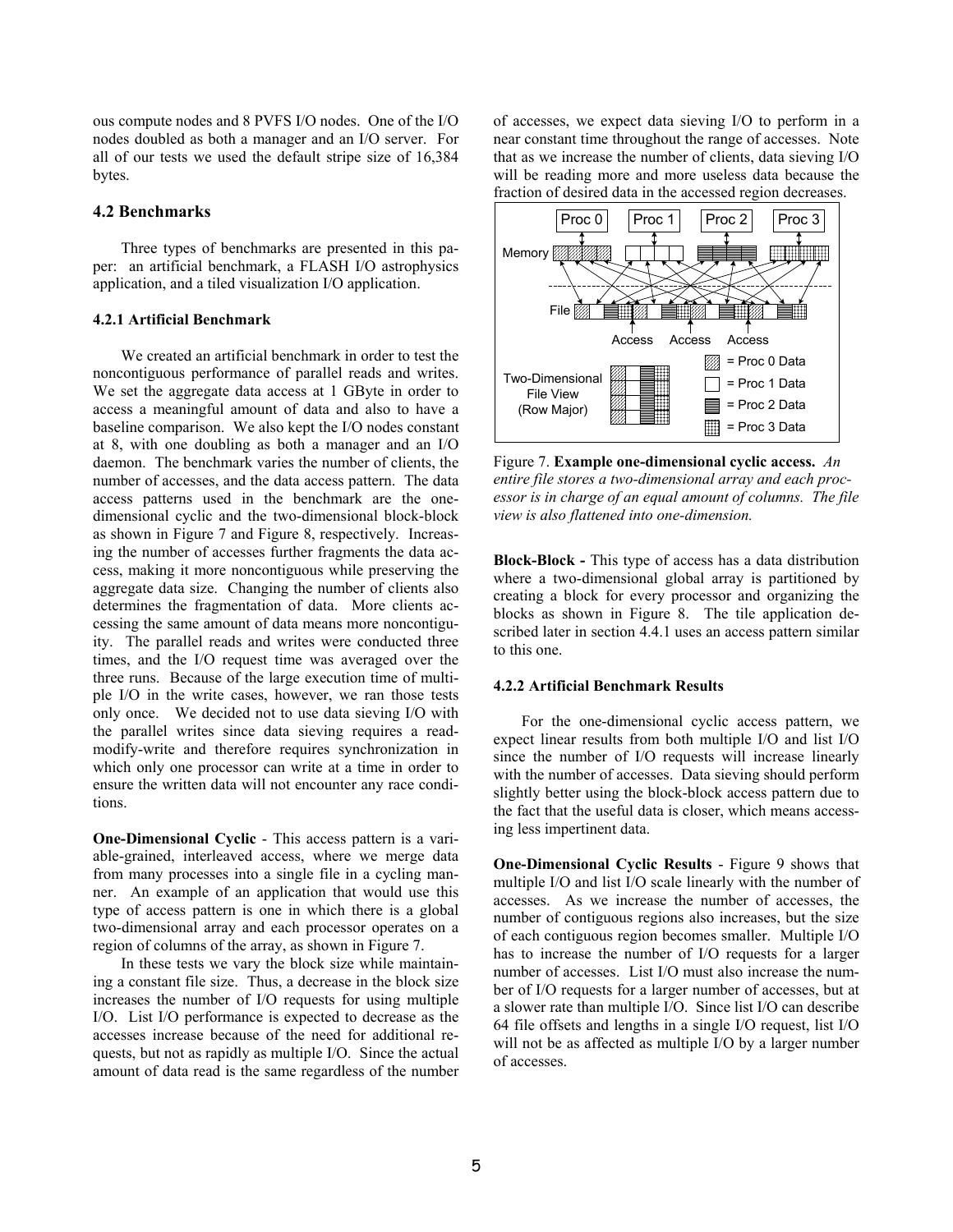We also notice that data sieving I/O stays fairly constant among any number of accesses for a fixed number of clients. This is because data sieving is moving the same amount of data in all of those cases. Also as expected, the time nearly doubles with data sieving I/O when the clients double due to the doubling of impertinent data read by each client (since each client now only has half as much relevant data in the same overall file region).

<span id="page-5-0"></span>

Figure 8. **Example block-block access**. *An entire file stores a two-dimensional array of blocks, and each processor is in charge of a single block. The file view has been flattened into 1-dimension.* 

The write performance illustrated in [Figure 10](#page-5-2) for the one-dimensional cyclic access pattern is very poor for multiple I/O. Throughout most of the figures we can see

that list I/O and multiple I/O have a performance gap of nearly two orders of magnitude. Both list I/O and multiple I/O performance degrades with the number of accesses but maintain their two order magnitude difference.

**Block-Block Results -** The results described in [Figure 11](#page-6-0)  in the block-block read tests showed the trend expected for multiple I/O and data sieving I/O. Multiple I/O increases at a linear rate with the number of accesses while data sieving I/O remains nearly constant among the range of accesses.

List I/O performs unusually in the evaluation of 9 and 16 client block-block reads. When using 4 clients to read a file in a block-block distribution, list I/O scales up linearly with the number of accesses. However, we note that in [Figure 11](#page-6-0) for 9 and 16 clients, the list I/O curve sharply turns upward at some number of accesses. For 9 clients, each access is of size (1024\*1024\*1024 bytes)/(9 clients)/(800,000 accesses)  $\approx$  149 bytes/access at the turning point. Due to the block-block access pattern, each client heavily uses only a fraction of all the I/O servers, unlike the one-dimensional cyclic access pattern, which distributes a compute node's I/O load over all the I/O servers. Increasing the number of accesses for the block-block access pattern doesn't spread out the load as in the onedimensional cyclic case. We observed the greater increase of list I/O with the number of accesses in the blockblock access pattern at about 150 bytes/access for both the 9 client and 16 client cases.

<span id="page-5-1"></span>

Figure 9: **One-dimensional cyclic read results with various clients***. These results are obtained by using 8-32 clients reading data with the one-dimensional cyclic file access pattern.*

<span id="page-5-2"></span>

Figure 10: **One-dimensional cyclic write results with various clients***. These results are obtained by using 8-32 clients writing data with the one-dimensional cyclic file access pattern.*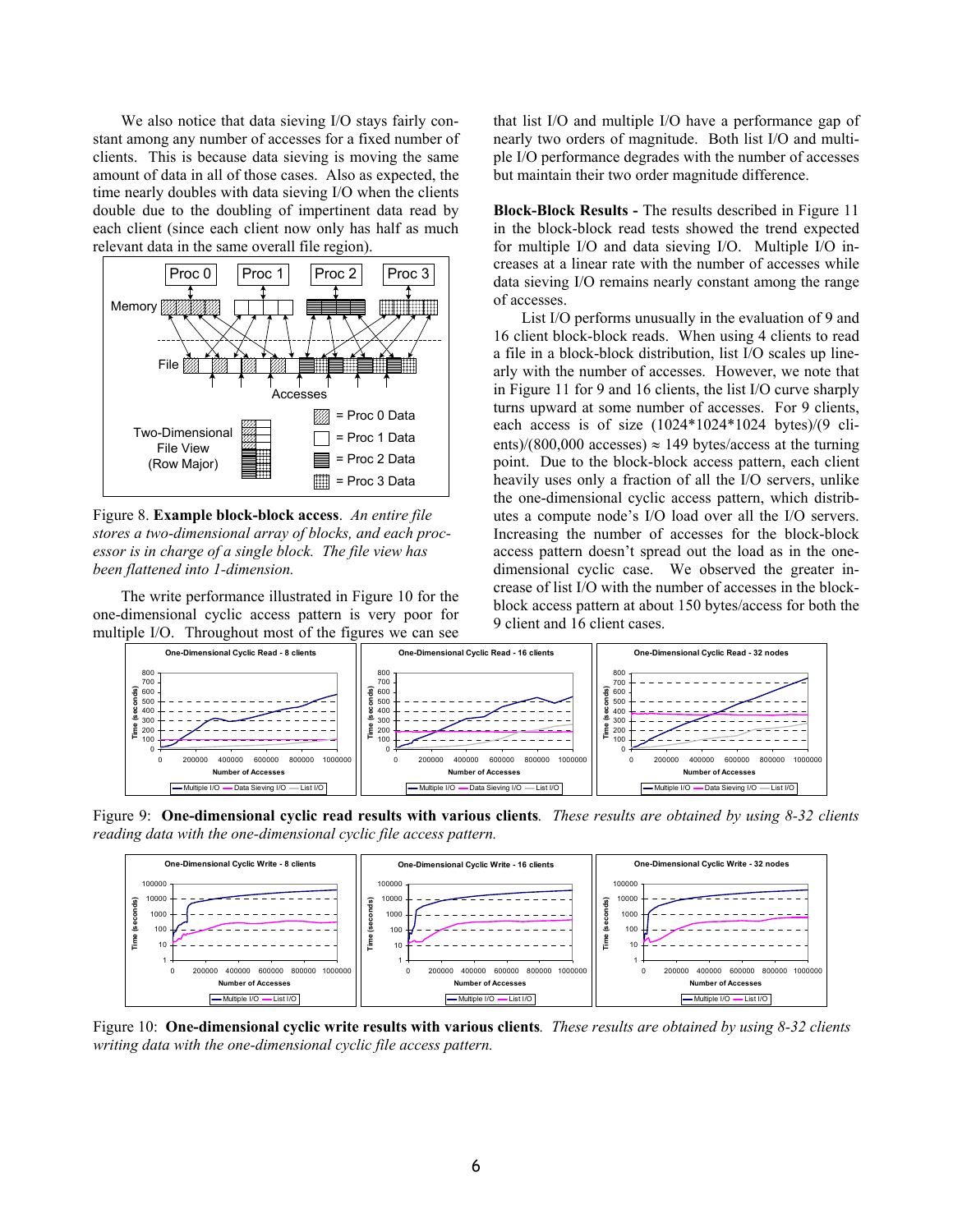<span id="page-6-0"></span>

Figure 11. **Block-block read results with various clients***. These results are obtained by using 4-16 clients reading data with the block-block file access pattern.*

<span id="page-6-1"></span>

Figure 12. **Block-block write results with various clients**. *These results are obtained by using 4-16 clients reading data with the block-block file access pattern.*

A comparison between the 16 node cases in [Figure 9](#page-5-1)  and [Figure 11](#page-6-0) show that the data sieving I/O times are reduced. The reason is that the data sieving I/O accesses less irrelevant data using the block-block access pattern.

[Figure 12](#page-6-1) shows that the block-block write results perform similar to the one-dimensional cyclic write results for multiple I/O and list I/O. As the number of accesses increases, multiple I/O and list I/O run times increase while maintaining the two orders of magnitude difference. The trend follows the results of the writes of the onedimensional cyclic case.

## **[4.](#page-3-0)3.1 FLASH I/O Benchmark**

The FLASH code is an adaptive mesh refinement application that solves fully compressible, reactive hydrodynamic equations, developed mainly for the study of nuclear flashes on neutron stars and white dwarfs [\[5\].](#page-9-9) The I/O requirement for such an application often accounts for much of the running time. Instead of running the entire FLASH code, we simulate the I/O checkpoint writes where the element data in every block on every processor is written to file by using PVFS library calls. The access pattern of the FLASH code is noncontiguous both in memory and in file, making it a challenging application for parallel I/O systems. The FLASH memory structure consists of 80 FLASH three-dimensional blocks, or cells in the refined mesh, on each processor. Every block contains an inner data block surrounded by guard cells. Each of these data elements has 24 variables associated with it. Every processor writes these blocks to a file in a manner

such that the file appears as the data for variable 0, then the data for variable 1, all the way up to variable 23. Within each variable, there exist 80 blocks, each of these blocks containing all the FLASH blocks from every processor [\[8\].](#page-9-10) The memory distribution is sketched in [Figure](#page-7-0)  1[3,](#page-7-0) and the file hierarchy is explained in [Figure 14.](#page-7-1)

The variable parameter in our implementation of the FLASH I/O benchmark is the number of clients. We varied the number of clients in the FLASH I/O benchmark while holding the other parameters consistent with the FLASH defined parameters. We ran each test once for 4- 32 clients and used each noncontiguous method.

Each contiguous memory region is only the size of a double (8 bytes). In file, however, the contiguous regions are (8 x-elements)\*(8 y-elements)\*(8 zelements)\*(sizeofdouble) = 4096 bytes.

The FLASH I/O code is worst for multiple I/O. The number of I/O requests for multiple  $I/O = (80$  blocks)\*(8) x-elements)\*(8 y-elements)\*(8 z-elements)\*(24 variables) = 983,040 I/O requests / processor. Our implementation of list I/O can do a little better, since list I/O describes the file regions, list I/O can reduce the amount of I/O requests to  $(80 \text{ blocks})^*(24 \text{ variables})/64 = 30 \text{ I/O}$  requests/processor, given the limit we placed on the number of regions described in a single request. Data sieving I/O can easily provide the fewest amount of requests, since the data size is only (80 blocks)\*(8 x-elements)\*(8 yelements)\*(8 z-elements)\*(24 variables)\*(sizeofdouble) = 7,864,320 bytes/processor (which is smaller than our data sieving buffer size of 32 MB), we need to make only one I/O request/processor. Data sieving writes, however, have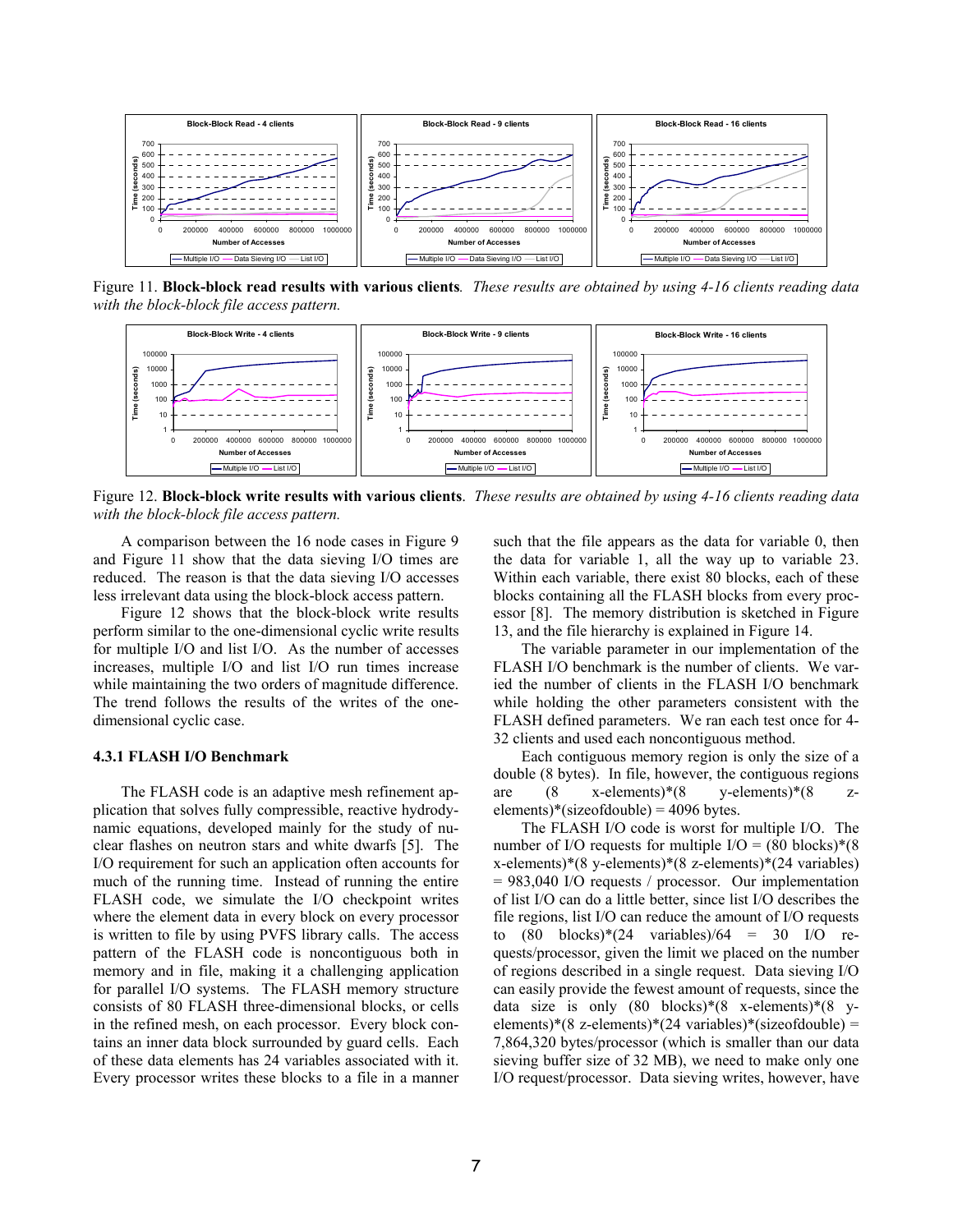the property that if multiple processors are writing to the same file and the file cannot be locked, there may be a chance of a race condition producing unpredictable results. Since there is no file locking mechanism in PVFS, we used an MPI\_Barrier() to serialize access between processor data sieving writes. We implemented this through a for loop and a barrier so that during every iteration of the for loop, only one of the processors will write and then synchronize and then another processor will write and then synchronize until all the processors have written their data to file.

<span id="page-7-0"></span>

Figure 13. **FLASH memory organization***. Each processor holds 80 FLASH blocks. Each of these blocks comprises a 8x8x8 cube of elements surrounded by guard cells. Within every element of data there are 24 double sized variables. As we scale up the number of processors, the total amount of data scales up as well.*

#### **[4.](#page-3-0)3.2 FLASH I/O Benchmark Results**

In our FLASH I/O tests, the data size per compute process was fixed, while the number of compute processes was varied from 2 to 32. The file size increases linearly with the number of compute processes. Every additional

compute node adds an additional 7.5 MBytes to the file. We held all other parameters consistent with the actual FLASH code. As described in Section [4.](#page-3-0)3.1, we expect data sieving to perform the best in this environment.

#### File Organization

<span id="page-7-1"></span>

Figure 14. **FLASH file organization**. *The FLASH file organization is much different from the memory organization. At the highest level of viewing the file, all of the variable 0's are contiguous, then the variable 1's, etc. Within the chunk of a variable, there are 80 FLASH blocks. Every block contains the pertinent FLASH block from every processor.*

The FLASH I/O test highlights the power of the data sieving optimization. By combining I/O requests through buffering, we expect performance significantly better than list I/O and many orders of magnitude better than multiple I/O, both of which fail under the sheer number of noncontiguous regions. Because of the read-modify-write access method of data sieving I/O writes, file access must be serialized across compute processes. Again, we implemented these semantics through MPI\_Barrier(), which should slow data sieving I/O performance slightly.

Multiple I/O and list I/O performed fairly consistently regardless of the number of clients, since PVFS scales without problems for these numbers of clients. Data sieving I/O time increases with the number of clients because of the file synchronization and a growing amount of useless data being accessed. Since a larger number of clients means more separation of useful data, data sieving I/O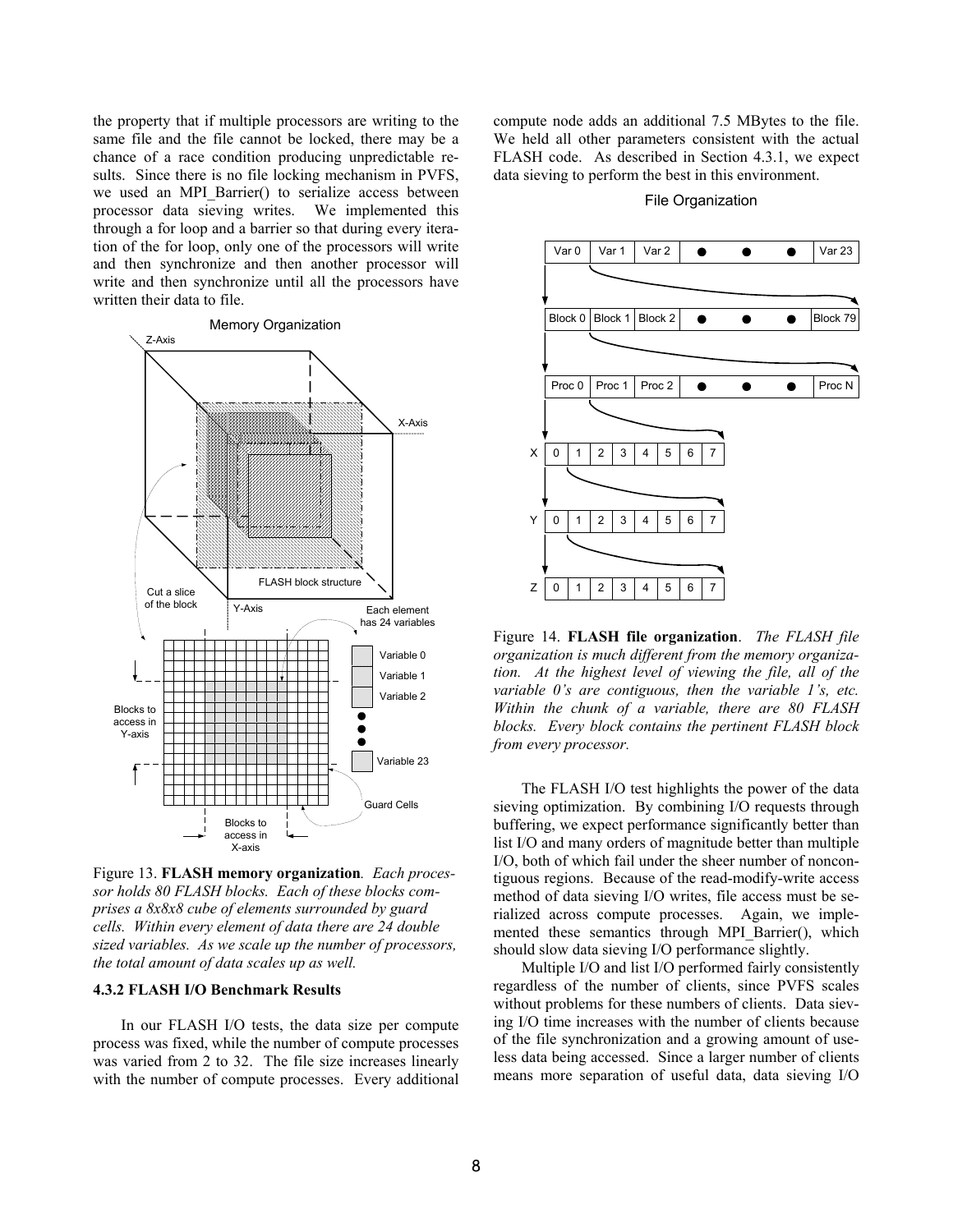will not be as effective as when the relevant data was closer together.

[Figure 15](#page-8-1) shows the considerable impact of large amounts of I/O requests in the multiple I/O results. List I/O is approximately two orders of magnitude slower than data sieving I/O and a little over one order of magnitude faster than multiple I/O. The FLASH I/O results show that data sieving I/O can be very useful for this type of access pattern. Since multiple I/O requires so many small I/O requests, it cannot compete with data sieving I/O. List I/O also has the problem of a large number of small I/O accesses, but to a lesser degree.

<span id="page-8-1"></span>

Figure 15. **FLASH I/O results***. This test shows that even with the file locking slowdown, data sieving I/O can easily outperform the other two noncontiguous methods.*

#### **[4.](#page-3-0)4.1 Tiled Visualization I/O**

The tiled visualization code takes display files and divides them into blocks of files, creating an array of displays. This type of display division is useful for viewing high-resolution playback on a larger screen by using more displays. In our benchmark, we implement the I/O portion of the code in terms of PVFS library calls, where multiple compute nodes read a single file and each node accesses a part of that data in the pattern shown in [Figure](#page-8-2)  16[.](#page-8-2) We monitor the time to take a large display file and read the relevant tile data to each respective node.

For our tests, we used 6 compute nodes along with the 8 node PVFS setup. The parameters were a 3 x 2 display with each display rendering 1024 x 768 with 24 bit color. Between the displays there was a 270 pixel horizontal overlap and a 128 pixel vertical overlap, bringing the file size to about 10.2 MBytes. Each test was run three times and the data was averaged.

In the tiled visualization I/O code, we expect that the list I/O code will outperform the other noncontiguous methods. Since file access is noncontiguous (but each chunk is fairly large) and the memory is contiguous, list I/O will need to perform a minimal number of I/O re-

quests (768/64 = 12). Multiple I/O requires 768 I/O requests because of its description of only a contiguous region. Data sieving I/O should perform reasonably, but in this case the client will end up using only a fraction (1 / number of tiles in the x direction, for this case 1/3) of the actual data read.

<span id="page-8-2"></span>

Figure 16. **Tiled visualization I/O access pattern**. *Each processor holds a "tile" of the actual file. The file is organized in a row major order. For this example, the beginning of the file would be proc 0 data, proc 1 data, proc2 data, then proc 0 data, proc 1 data, proc 2 data, etc.* 

## **[4.4](#page-3-0).2 Tiled Visualization I/O Benchmark Results**

The tiled visualization access pattern is actually very similar to the one tested in the artificial benchmark in the block-block case. As we expected, we see that list I/O is able to perform more than twice as well as either of the other two methods.



Figure 17. **Results of the tiled visualization I/O benchmark with 6 clients***. In this benchmark, we indicate the time to open the file, have each processor perform the read, and the close file time.*

# <span id="page-8-0"></span>**5. Conclusion**

Our experimental results have shown that list I/O can perform noncontiguous data access much faster than tradi